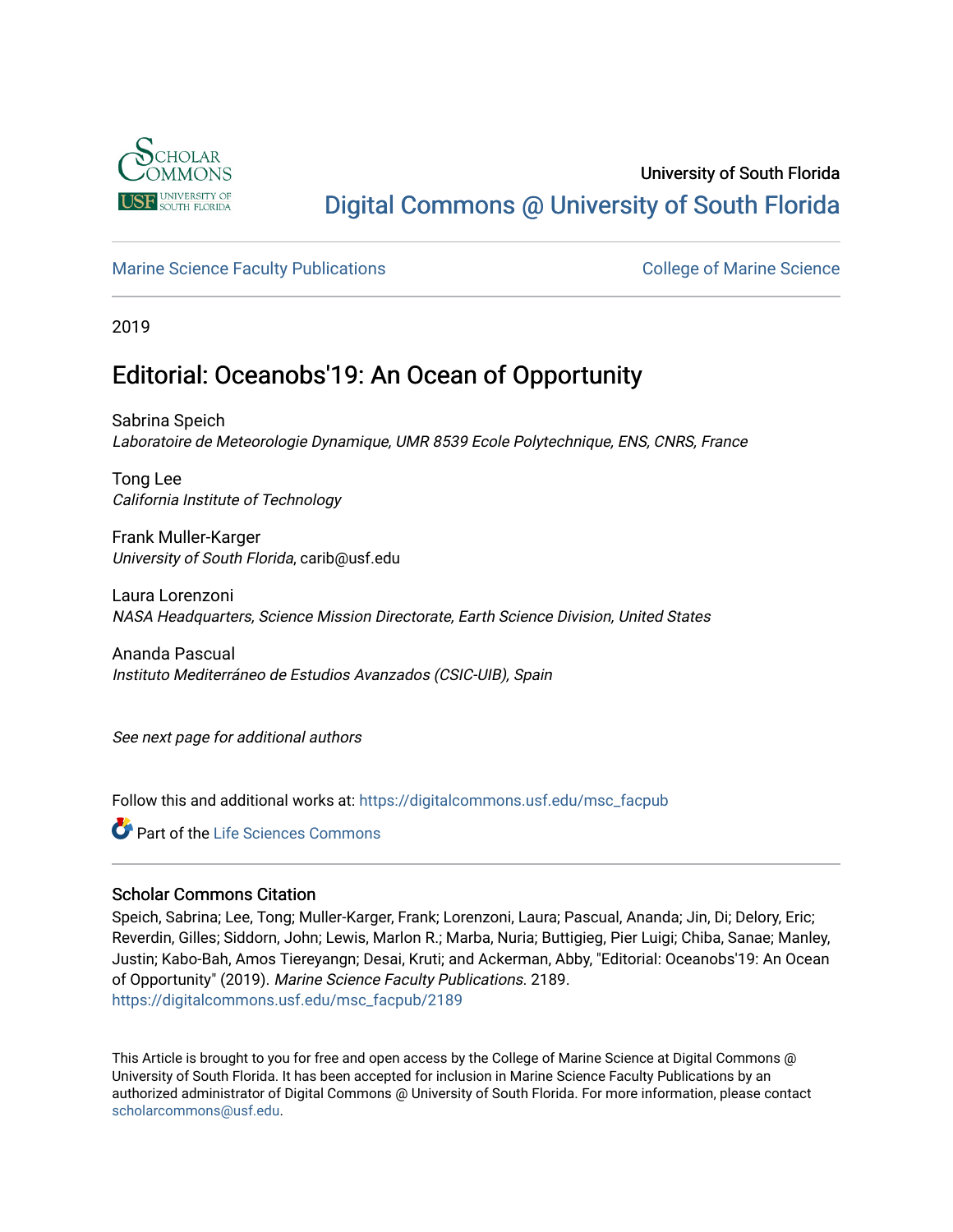### Authors

Sabrina Speich, Tong Lee, Frank Muller-Karger, Laura Lorenzoni, Ananda Pascual, Di Jin, Eric Delory, Gilles Reverdin, John Siddorn, Marlon R. Lewis, Nuria Marba, Pier Luigi Buttigieg, Sanae Chiba, Justin Manley, Amos Tiereyangn Kabo-Bah, Kruti Desai, and Abby Ackerman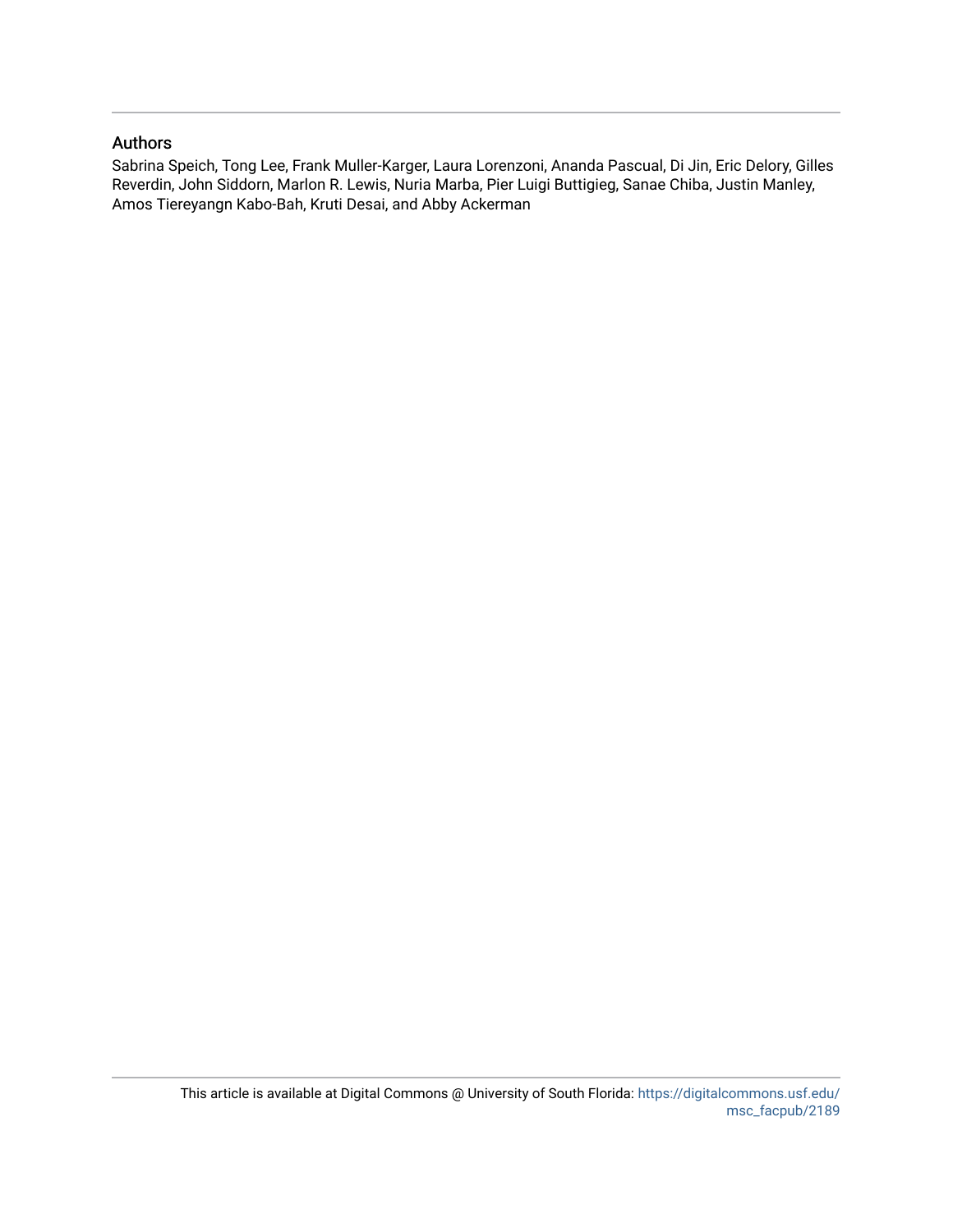



# [Editorial: Oceanobs'19: An Ocean of](https://www.frontiersin.org/articles/10.3389/fmars.2019.00570/full) **Opportunity**

[Sabrina Speich](http://loop.frontiersin.org/people/457867/overview)  ${}^{1*}$ , [Tong Lee](http://loop.frontiersin.org/people/560392/overview) ${}^{2}$ , [Frank Muller-Karger](http://loop.frontiersin.org/people/502138/overview) ${}^{3}$ , [Laura Lorenzoni](http://loop.frontiersin.org/people/218778/overview) ${}^{4}$ , [Ananda Pascual](http://loop.frontiersin.org/people/140309/overview) ${}^{5}$ , [Di Jin](http://loop.frontiersin.org/people/569034/overview) $^6$ , [Eric Delory](http://loop.frontiersin.org/people/170819/overview) $^7$ , [Gilles Reverdin](http://loop.frontiersin.org/people/220876/overview) $^8$ , [John Siddorn](http://loop.frontiersin.org/people/623591/overview) $^9$ , [Marlon R. Lewis](http://loop.frontiersin.org/people/471120/overview) $^{\,10}$ , [Nuria Marba](http://loop.frontiersin.org/people/68606/overview) $^5$ , [Pier Luigi Buttigieg](http://loop.frontiersin.org/people/143371/overview) <sup>11</sup>, [Sanae Chiba](http://loop.frontiersin.org/people/232107/overview) <sup>12</sup>, [Justin Manley](http://loop.frontiersin.org/people/624484/overview) <sup>13</sup>, [Amos Tiereyangn Kabo-Bah](http://loop.frontiersin.org/people/571102/overview) <sup>14</sup>, [Kruti Desai](http://loop.frontiersin.org/people/800690/overview)<sup>15</sup> and [Abby Ackerman](http://loop.frontiersin.org/people/800329/overview)<sup>15</sup>

<sup>1</sup> Laboratoire de Meteorologie Dynamique, UMR 8539 Ecole Polytechnique, ENS, CNRS, Paris, France, <sup>2</sup> NASA Jet Propulsion Laboratory, California Institute of Technology, Pasadena, CA, United States, <sup>3</sup> College of Marine Science, University of South Florida, St. Petersburg, FL, United States, <sup>4</sup> NASA Headquarters, Science Mission Directorate, Earth Science Division, Washington, DC, United States, <sup>5</sup> Instituto Mediterráneo de Estudios Avanzados (CSIC-UIB), Esporles, Spain, <sup>6</sup> Marine Policy Center, Woods Hole Oceanographic Institution, Woods Hole, MA, United States, <sup>7</sup> Oceanic Platform of the Canary Islands, Telde, Spain, <sup>8</sup> Laboratoire d'Océanographie et du Climat: Expérimentations et Approches Numériques, Paris, France, <sup>9</sup> Met Office, Exeter, United Kingdom, <sup>10</sup> Department of Oceanography, Dalhousie University, Halifax, NS, Canada, <sup>11</sup> HGF MPG Joint Research Group for Deep-Sea Ecology and Technology, Max Planck Institute for Marine Microbiology, Bremen, Germany, <sup>12</sup> Japan Agency for Marine-Earth Science and Technology, Yokosuka, Japan, <sup>13</sup> Just Innovation, Inc., Duxbury, MA, United States, <sup>14</sup> Department of Energy and Environmental Engineering, University of Energy and Natural Resources, Sunyani, Ghana, <sup>15</sup> Consortium for Ocean Leadership, Washington, DC, United States

Keywords: OceanObs'19, ocean observing, innovation, information, integration, interoperability, governance

**Editorial on the Research Topic**

**[Oceanobs'19: An Ocean of Opportunity](https://www.frontiersin.org/research-topics/8224/oceanobs19-an-ocean-of-opportunity)**

#### **OPEN ACCESS**

#### Edited and reviewed by:

Carlos M. Duarte, King Abdullah University of Science and Technology, Saudi Arabia

> \*Correspondence: Sabrina Speich [sabrina.speich@lmd.ens.fr](mailto:sabrina.speich@lmd.ens.fr)

#### Specialty section:

This article was submitted to Ocean Observation, a section of the journal Frontiers in Marine Science

Received: 23 August 2019 Accepted: 28 August 2019 Published: 06 September 2019

#### Citation:

Speich S, Lee T, Muller-Karger F, Lorenzoni L, Pascual A, Jin D, Delory E, Reverdin G, Siddorn J, Lewis MR, Marba N, Buttigieg PL, Chiba S, Manley J, Kabo-Bah AT, Desai K and Ackerman A (2019) Editorial: Oceanobs'19: An Ocean of Opportunity. Front. Mar. Sci. 6:570. doi: [10.3389/fmars.2019.00570](https://doi.org/10.3389/fmars.2019.00570)

### BRIEF HISTORY OF THE OCEANOBS DECADAL CONFERENCE **SERIES**

The OceanObs conferences are held once every 10 years for the scientific, technical, and operational communities involved in the planning, implementation, and use of ocean observing systems. They serve to communicate progress, promote plans, and to define advances in ocean observing in response to societies' needs. Each conference provides a forum for the community to review the state of the ocean observing science and operations, and to define goals and plans to achieve over the next decade.

The First International Conference on the Ocean Observing System for Climate (OceanObs'99, Saint Raphaël, France, 17–22 Oct 1999) was jointly convened by the Ocean Observations Panel for Climate (OOPC) and the World Climate Research Program's Climate Variability and Predictability Programme (CLIVAR) Upper Ocean Panel (UOP). The main objective was to define the operational measurements needed by several related programs, specifically CLIVAR, the Global Ocean Observing System (GOOS), and the Global Climate Observing System (GCOS). OceanObs'99 brought together about 300 attendees. The conference addressed technical and scientific challenges of ocean observing systems, and also covered data analysis, modeling, and assimilation. This conference led to concrete actions. Most importantly, consensus was reached within the ocean observing community to establish and grow an internationally coordinated ocean observing system for global physical climate and ocean carbon. The details of this system were subsequently defined and presented in the first GCOS Implementation Plan. OceanObs'99 also emphasized amongst other networks the need to build an international autonomous float program. This opportunity was taken up by sponsors, and the Argo system now provides critical operational data supporting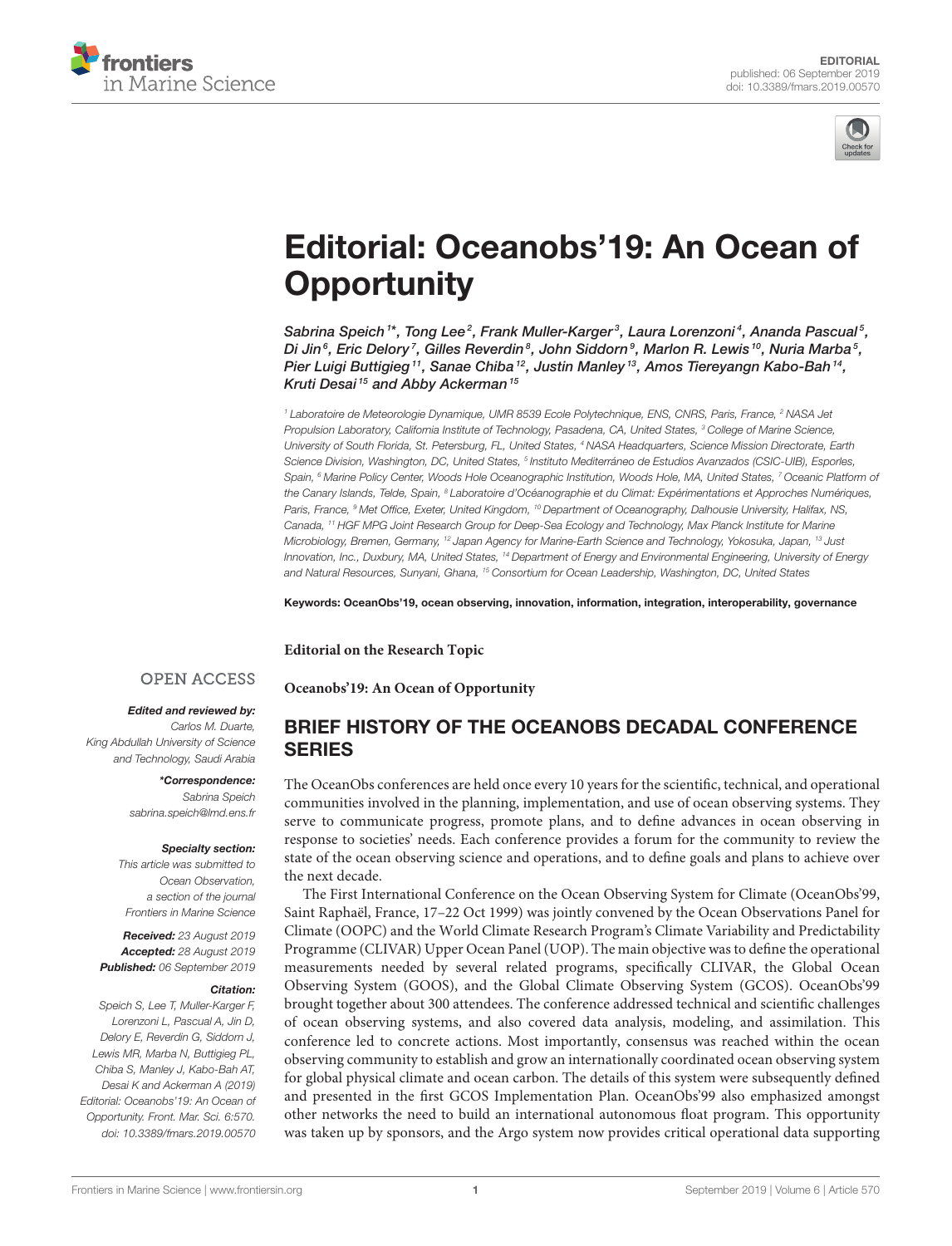a diverse range of services through improved short-term to seasonal weather and marine forecasting, and a better understanding of climate change, among many other benefits.

OceanObs'09 (21–25 September 2009, Venice, Italy) celebrated a decade of progress in implementing the initial ocean observing system. The conference convened over 600 scientists from 36 countries who represented diverse ocean stakeholder communities. Among the successes of this conference was a revolution in how physical and chemical oceanographers agreed to share data to better understand the global ocean. The outcomes included benefits through better weather forecasting, quantifying the change in pH of the global ocean, better understanding the physical and biogeochemical interactions between the ocean and the atmosphere, and heightened awareness that improvements in the tracking of biological variables are required. Many of these efforts led to major advances in understanding and projecting climate change. The conference developed the Framework for Ocean Observing (FOO; [Lindstrom et al., 2012\)](#page-6-0), which provided a strategy for defining and implementing physical, biogeochemical, and biological observing needs. This conference demonstrated the scientific and societal benefits of a sustained ocean observing system.

Now, the OceanObs'19 conference (16–20 September, 2019) seeks to further align the science, technology, and human capacity of ocean observing to address growing and urgent societal needs. The 140 Community White Papers collected under this Frontiers in Marine Science OceanObs'19 Research Topic summarize the perspective from all interested groups, including science, operational and commercial end-users, on the needs and aspirations for the coming decade. The aspirations span a broad set of communities, such as addressing the requirements of fisheries and ecosystem-based management practitioners, the maritime sector, national and local authorities, search and rescue, public and private sector researchers, and the public in general. An important goal is to further refine a governance framework that designates responsibility for product definition, production and timely delivery of fit-for-purpose information to serve user needs at the appropriate scales (global, basin, regional, national).

To reach these ambitious goals, the OceanObs'19 conference is focused around seven vital themes: Ecosystem Health and Biodiversity, Climate Variability and Change, Water Food and Energy Security, Pollution and Human Health, Ocean Hazards and Maritime Safety, Discovery, and Blue Economy. Two cross-cutting topics, Data and Information Systems and Observing Technologies and Networks, connect and integrate these themes. An overarching subject is Observing System Governance, which focuses all actors on adopting best practices for observing Essential Ocean Variables. It establishes communications protocols between elements of the Global Ocean Observing System. In addition, it guides activities to address gaps in our capacity to observe life in the sea. Ultimately, governance coordinates advocacy and planning for the funding needed to sustain ocean observations. Much of this coordination falls on the shoulders of the GOOS, and OceanObs'19 calls for the global community to participate and support this enormous effort.

### OBJECTIVE OF THE OCEANOBS'19 RESEARCH TOPIC COLLECTION

Community White Papers have been an integral part of the OceanObs conference series. The objective of the OceanObs'19 Research Topic in Frontiers in Marine Science is to provide a forum for community recommendations to inform the outcome of OceanObs'19 conference and to guide post-conference activities. The community responded to a call for input to OceanObs'19 with an overwhelming number of concepts and ideas, by submitting 430 abstracts as proposals for white papers. These abstracts were refined and combined into 140 Community White Papers (CWPs). These papers promote international collaboration, describe the status of a truly largescale sustained ocean observing effort, and collectively help shape a vision for the future. They garner the collective knowledge of the community to evaluate and enhance the efficacy of our global and regional ocean observing networks. Each CWP addresses one or more of the seven themes described above and the two crosscutting topics, and makes recommendations on ocean observing governance. The CWPs specifically address improved connections between end users and providers of ocean observations, opportunities for integration of observing efforts and applications of information at the global and regional levels, and contribute to a vision in terms of ocean observing opportunities in the coming decade. They also identify substantial challenges that we need to overcome as a community and offer suggestions for solutions.

### BROADER CONTEXT

The ocean provides essential services to our society. Ocean life and water quality are at the heart of the tourism, fisheries, and industries that provide benefits to millions of people. The ocean provides renewable energy and is major sources of oil, gas, and other minerals. By absorbing  $CO<sub>2</sub>$  emissions from the combustion of fossil fuels and land use changes, the ocean moderates global warming.

Ocean observing systems are now essential to monitoring and forecasting changes in Earth's weather (minutes to days) and climate (decades to centuries; [IPCC, 2013;](#page-6-1) [Gleckler et al.,](#page-6-2) [2016;](#page-6-2) [Cheng et al., 2019\)](#page-6-3). The public increasingly recognizes the critical importance of information about current and future ocean conditions to support diverse user needs. This includes better observations and predictions of wave, current, sea level, water quality, the abundance marine living resources, as well as improving marine, weather, and climate forecasting services. Major international weather and climate forecasting groups, including the European Centre for Medium-Range Weather Forecasts [\(ECMWF, 2016\)](#page-6-4), the NOAA National Weather Service, and the World Meteorological Organization, have requirements for ocean information to enable a resilient and sustainable blue economy (WMO,  $2019<sup>1</sup>$  $2019<sup>1</sup>$  $2019<sup>1</sup>$ ).

<span id="page-3-0"></span><sup>1</sup>[https://en.unesco.org/news/new-agreement-bolsters-work-ocean-observations](https://en.unesco.org/news/new-agreement-bolsters-work-ocean-observations-research-and-services)[research-and-services;](https://en.unesco.org/news/new-agreement-bolsters-work-ocean-observations-research-and-services) [https://public.wmo.int/en/media/news/wmo-hosts](https://public.wmo.int/en/media/news/wmo-hosts-oceans-meetings)[oceans-meetings](https://public.wmo.int/en/media/news/wmo-hosts-oceans-meetings)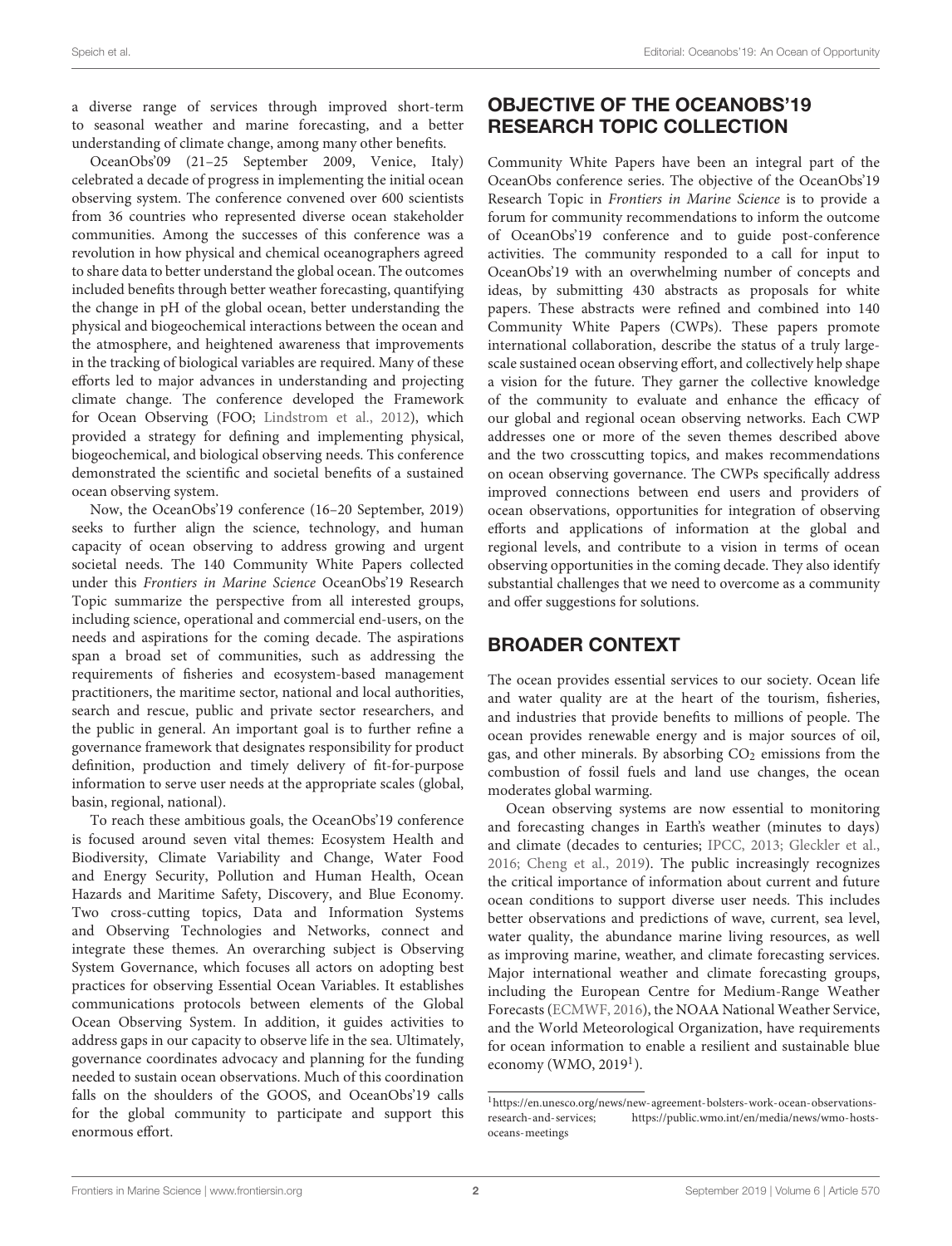Today, over 40% of the global human population lives within 200 km of the ocean. Intense urban and industrial development are exerting increasing pressures on the ocean, especially on marine ecosystems on which all human societies depend. Climate change, resource extraction, pollution from our activities on land and in the ocean, and habitat degradation due to other human activities threaten the sustained productivity and health of the ocean. The fundamental link between the ocean and human livelihood and health has led to a global social outcry over the irresponsible use of marine ecosystems. This, among other global challenges, has led the United Nations to formulate a set of Sustainable Development Goals (SDG's; 2030 Agenda for Sustainable Development). The 2030 Agenda recognizes the connection between the ocean and human well-being under SDG14 and many other interlinked SDG's [\(Visbeck et al., 2014;](#page-6-5) [United Nations General Assembly, 2015\)](#page-6-6). With this momentum, the first-ever UN Ocean conference [\(United Nations, 2017\)](#page-6-7) was convened to support the implementation of the SDG's. Subsequently, the UN proclaimed a Decade of Ocean Science for Sustainable Development (2021–2030). The Decade of Ocean Science seeks to mobilize the scientific community, policymakers, business, and civil society around a program of joint research and technological innovation [\(UNESCO, 2017\)](#page-6-8).

The outcomes of the OceanObs'19 conference represent a critical benchmark on how we address the challenge of sustainable development, and will significantly contribute to the Decade of Ocean Science. It is becoming more important than ever to integrate ocean observation and research agendas to meet societal needs [\(Visbeck, 2018\)](#page-6-9). This opens opportunities for all nations to more actively engage in capacity development and in wise resource management. It provides opportunities for coastal and small island states to establish effective collaborations in multi-stakeholder processes to advance maritime activities, marine spatial planning, and effective ocean governance. It also helps to develop innovative strategies to adapt to climate change and to mitigate its impacts.

### DEMOGRAPHICS OF COMMUNITY WHITE PAPER PARTICIPATION

The CWPs were contributed by more than 2,500 authors from over 79 countries. **[Figure 1](#page-5-0)** illustrates the geographic distributions of the authors. The authors represent organizations from various sectors, including governmental organizations (including civil and military), non-governmental organizations, non-profit organizations, industry, academic institutions, and private citizens. The number of authors, and the countries and sectors they represent, reflect the overwhelming interest and active involvement of the community. The community has high expectations for OceanObs'19 to shape the next decade of ocean observing.

### TOPICS OF THE COMMUNITY WHITE PAPERS IN THE COLLECTION

The OceanObs'19 CWPs provide important contributions to the overall conference objectives [\(http://www.oceanobs19.net/](http://www.oceanobs19.net/mission-and-vision/) [mission-and-vision/\)](http://www.oceanobs19.net/mission-and-vision/). The recommendations included in these papers contributed to the outcome of the conference by addressing the strategies and actions in four broad topics:

- **Information** to meet future user needs;
- **Innovation** to spur observing technologies, products, and user services;
- **Integration** to balance user and operator needs, capabilities, and knowledge worldwide;
- **Interoperability** to better communicate among observing systems, and to deliver products for users, following usability and other best practices across the globe.

The CWPs summarize key accomplishments in ocean observing, address gaps, and discuss the way forward. They emphasize the importance of ocean observations as the key source of information on natural hazards (e.g., harmful algae and bacteria blooms, tsunamis, storm surges, marine heatwaves, and storms and other extreme weather events), ecosystem health and biodiversity (including shifting distributions of organisms and the increased risk of extinctions), ocean pollution (including acidification, de-oxygenation, and plastics), and sea level change. They highlight the need for observations to support ecosystem-based management, marine and weather forecasting, climate predictions and projection, marine safety and navigation, decision support for climate adaptation, deep-ocean exploration, and seafloor mapping, among many other areas. The papers address observing systems of various scales, from the global ocean (e.g., Argo, GO-SHIP, Volunteer Observing Ships, and an active constellation of satellites), basin-scale (e.g., AtlantOS, Tropical Pacific Observing System 2020, Indian Ocean Observing System, Tropical Atlantic Observing System, Arctic Ocean and Southern Ocean observing systems, and a developing Deep Ocean Observing Strategy), regional scale (e.g., for boundary currents and inter-ocean exchanges), to various coastal observing systems. These issues and systems are all at the core of a developing blue economy.

Taken together, the CWPs represent a call to governmental and non-governmental organizations, industries, scientists and technologists, stewards and citizens to work together to support global ocean observing. They stress the need of furthering a coordinated development of the Global Ocean Observing System (GOOS) to ensure the delivery of information that will benefit human society over the long term.

Some of the strategies and actions the CWPs addressed included:

- Sustain the observation of Essential Ocean Variables (EOVs) for operational applications, including conservation and sustainable development, scientific research, and the assembling of climate data records;
- Reduce capability gaps, including the improvements of coverage and sampling in space and in time, measurement accuracies, and measurements of critical but under-measured observables (e.g., air-sea fluxes and ocean surface currents, ecosystem health and biodiversity in deep ocean as well as coastal areas).
- Develop cost-effective strategies and accelerate the infusion of technology to advance sensors, platforms, and networks;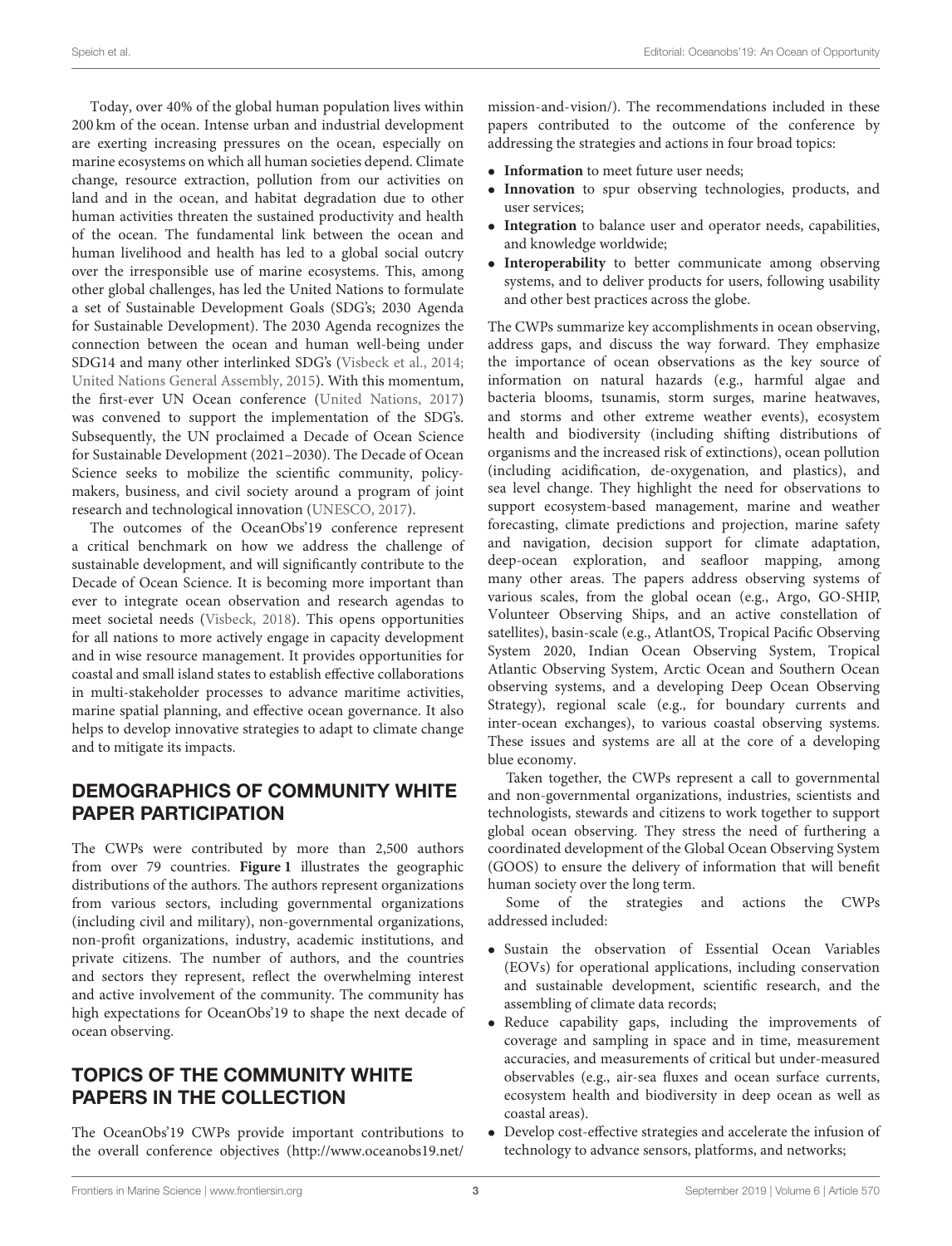

- <span id="page-5-0"></span>• Facilitate a governance approach that integrates observational capabilities under the framework of GOOS (e.g., Moltmann et al., [2019\)](#page-6-10) across (1) different scales in space and time (global, basin-scale, regional, to coastal, and routinely, frequently, and over the long-term) (2) various platforms (in-situ, suborbital, and satellite), (3) disciplines (physical, biological, biogeochemical, and geological, and improved linkages to the social sciences), and (4) observations and forecasts (including improvements of models, assimilation, and initialization of forecasts);
- Improve the link between users and observing systems, including the private sector and bodies such as the World Meteorological Organization, the Food and Agricultural Organization, and many other government and academic entities. This includes re-enforcing the feedback loop between users and observing systems, so that system design and implementation ensure a fit-for-purpose enterprise as described in the Framework for Ocean Observing (FOO);
- Innovate data and information services to support diverse user needs across different regions and sectors, and to meet the challenges of Big Data and distributed data systems;
- Enhance and refine best practices in sensor and observing system development as well as in data and information curation and delivery, to build an international, collaborative, and multidisciplinary community of practice that jointly collects and shares global observations on EOVs for measuring change accurately and reliably;
- Strengthen capacity building and knowledge integration across the ocean observing value chain, from data collection to the generation of information and its application;
- Foster international collaborations and coordination, including free and public data access (real-time or near

real-time where applicable), sharing of resources, coordination of education and outreach, and management of a shared and responsible observing system governance that provides funds for these activities.

The OceanObs'19 conference has taken the recommendations from these CPWs and many other sources and voices of the community to inform plenary presentations, panel discussion, breakout sessions, and conference posters. This input is critical for the success of the OceanObs'19 conference, and will help define the outcome of the conference and the post-conference actions. Together, the CWP and OceanObs'19 will contribute to the development of a vibrant and blue economy that comprises many sectors, that supports policies that sustain development and conservation, and shape the next decade of ocean observing.

### AUTHOR CONTRIBUTIONS

SS, TL, FM-K, and LL drafted the content of this document and coordinated other author contributions. AP, DJ, ED, GR, JS, ML, NM, PB, SC, JM, and AK-B provided edits. KD and AA contributed figures and final editing.

### ACKNOWLEDGMENTS

The organizers of the OceanObs'19 conference thank the authors that conceived and jointly crafted the Community White Papers for their tremendous efforts, extensive international collaborations, and community wisdom. The organizers also thank the hundreds of reviewers of the CWPs for their dedication, and the time invested in reviewing the papers. The organizers of the OceanObs'19 conference wish to thank the chief editor of the journal, Dr. Carlos Duarte, and the Frontiers Marine Science staff, for their professionalism and support in this process.